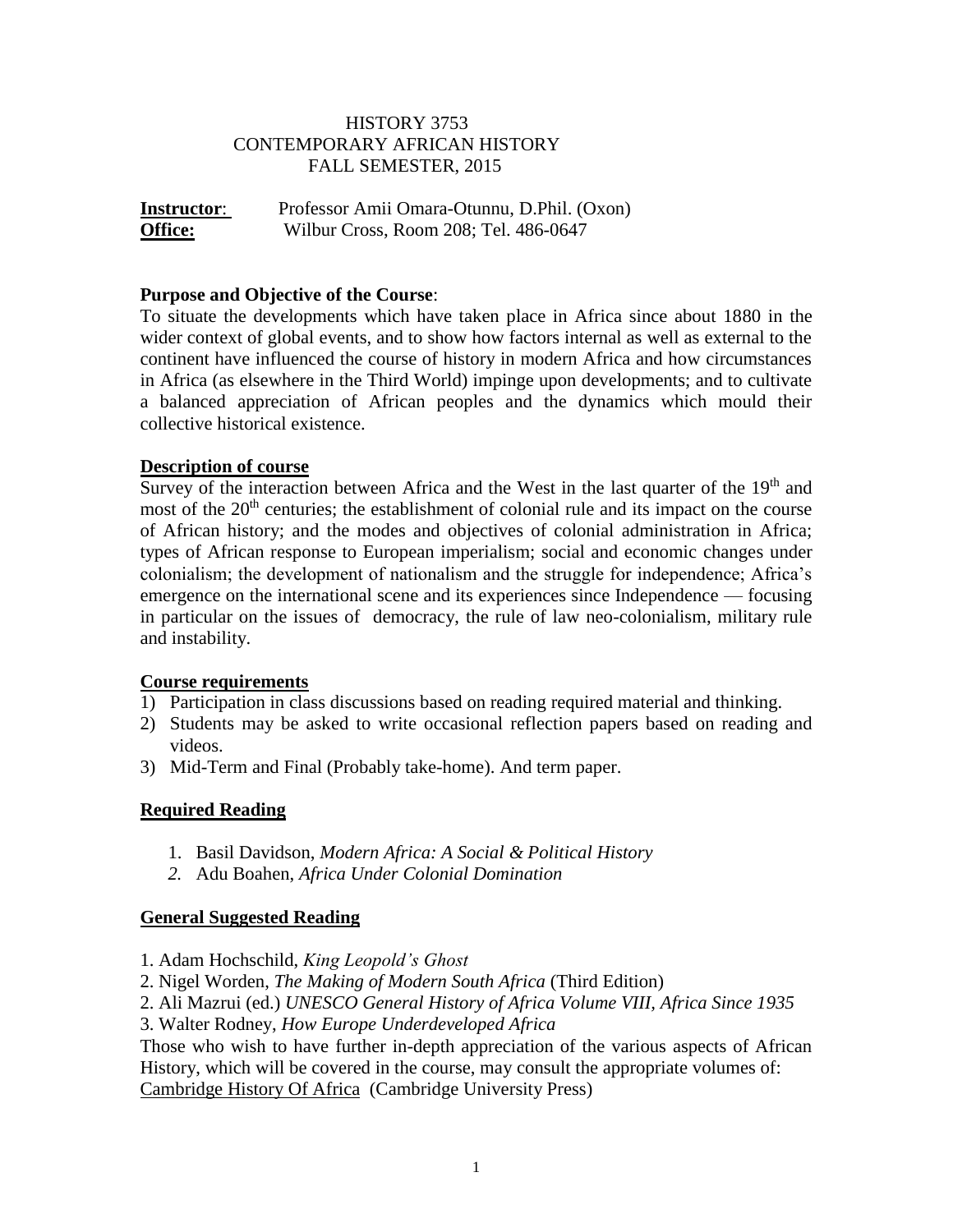#### Week 1

We will consider background to modern African history. In particular, we will survey the impact of the momentous and devastating human trafficking in Africans known as Trans-Atlantic Slave Trade, from  $16<sup>th</sup>$  to  $19<sup>th</sup>$  century.

### Reading: Walter Rodney, *How Europe Underdeveloped Africa* Video: Video: Davidson, "Bible and Gun." TBD

Comedy: Trevor Noah reminds a British audience of their Colonial past:

https://search.yahoo.com/yhs/search?p=Manuel+Noah+comedy+on+British+colo nial+history&ei=UTF-

### Week 2

We will provide an outline of some of the dominant themes in contemporary Africa and a sketch of the background to modern African history. We will focus in particular on those themes or factors that have exercised enduring impact on Africa, e.g. the Trans Atlantic Slave Trade.

Reading: Adu Boahen, *Africa Under Colonial Domination*: Preface, Description of Project, and chapter 1

## Weeks 3, 4, 5

A discussion and appraisal of the impact of the indigenous movements and initiatives on the eve of European partitioning of Africa, focusing on the Jihad movements in West African region. This is followed by an examination of the precursors to the New European Imperialism and an exploration of the dynamics of the new European Imperialism; the Scramble for Africa; the significance of the 1884-5 Berlin Conference; the partition of the continent; and the imposition of colonial rule, c. 1885-1914. In discussing the precursors to European Imperialism, we will focus on the activities and the impact of explorers, traders, and missionaries from the end of the eighteenth century to the middle of the nineteenth century. The discussion in this section will conclude with a review of African reactions to the European occupation in the East and West Africa, 1880 to 1920, and an exploration of some of the reasons why some African societies resisted colonial penetration while others collaborated with colonial forces.

### Reading

|        | Adu Boahen, <i>Africa Under Colonial Domination</i> , relevant chapters: 2-11 |
|--------|-------------------------------------------------------------------------------|
|        | Basil Davidson. <i>Modern Africa</i> (Part One: chapters 1-4)                 |
| Video: | Mazrui, "New Gods" TBD                                                        |
| Video: | B. Davidson, "This Magnificent Cake." TBD                                     |

### Weeks 7, 8 and 9

Appraisal of colonial methods, institutions and modes of control and administration of African territories and peoples, officially designated as Indirect Rule, Assimilation, and